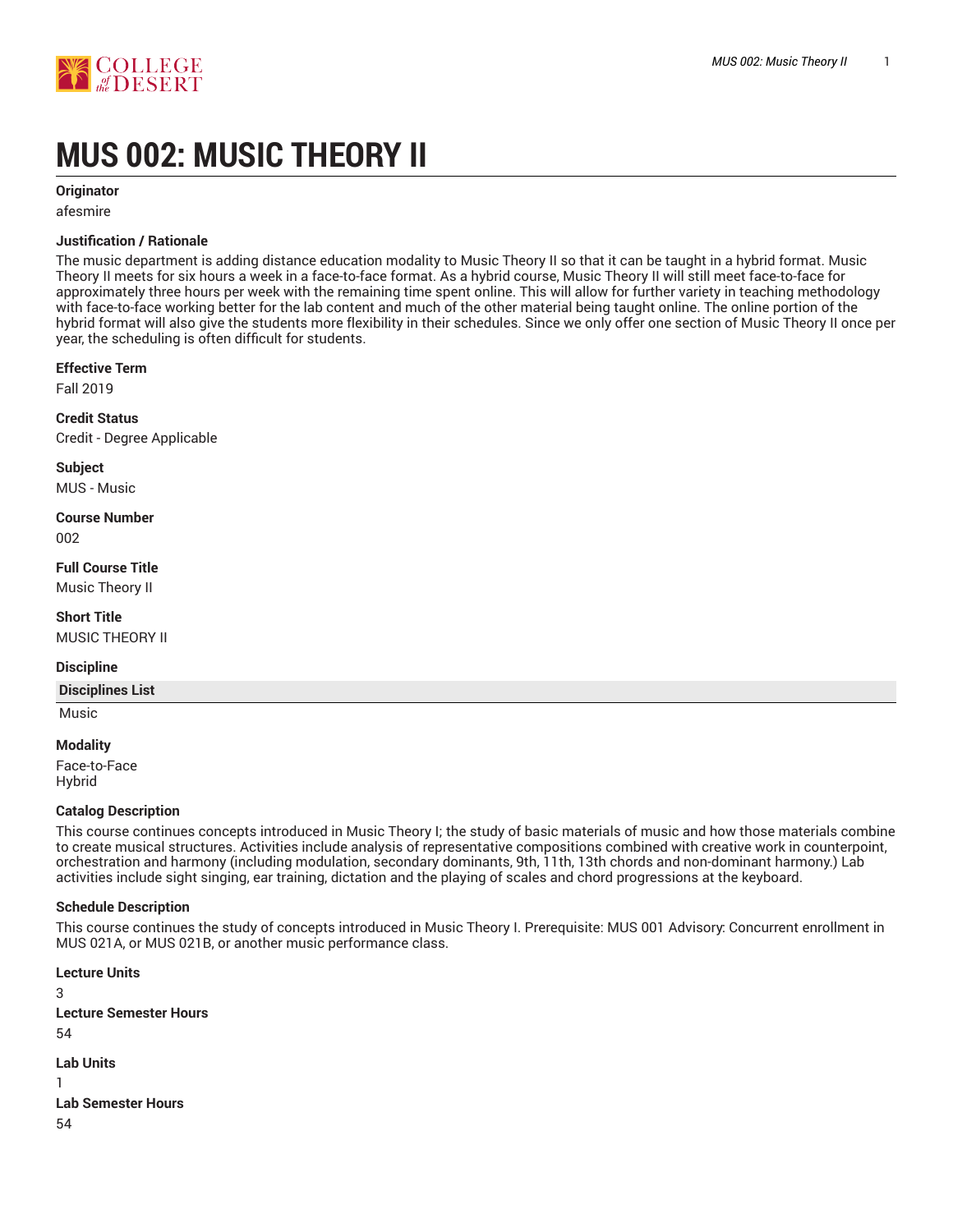

**In-class Hours** 108

**Out-of-class Hours** 108

**Total Course Units**

4 **Total Semester Hours** 216

**Prerequisite Course(s)**

MUS 001 Advisory: Concurrent enrollment in MUS 021A or MUS 021B or another music performance class

### **Required Text and Other Instructional Materials**

**Resource Type** Book

**Formatting Style** APA

**Author** Kostka, S., Payne, Dorthy

**Title** Tonal Harmony

**Edition**

8

**Publisher**

McGraw-Hill

**Year** 2017

**College Level**

Yes

**ISBN #** 978-1259447099

### **Resource Type**

Book

**Author** Benward, B., Kolosick, J. T.

**Title**

Ear training

**Edition**

7

**City** New York, NY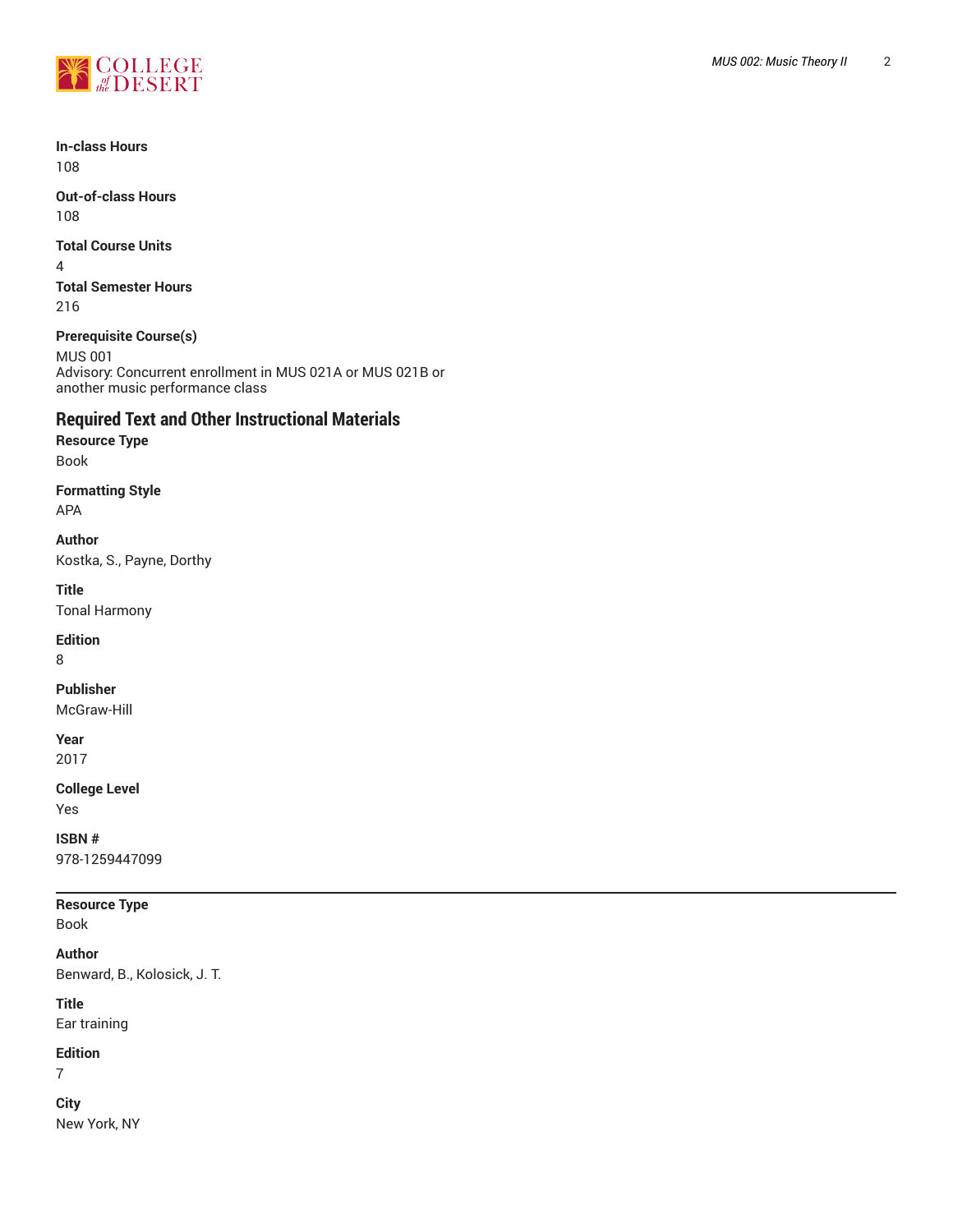

### **Publisher**

McGraw-Hill

**Year** 2009

### **College Level**

Yes

#### **ISBN #** 0073401366

**Resource Type**

Book

#### **Formatting Style** APA

# **Author**

Berkowitz, S., Fontrier, G.

### **Title**

A new approach to sight singing

### **Edition**

7

#### **City** New York

### **Publisher**

W. W. Norton

# **Year**

2017

### **College Level**

Yes

**ISBN #** 0393284913

### **Class Size Maximum**

25

**Entrance Skills** Notate and identify major and minor scales and all chromatic intervals

### **Prerequisite Course Objectives**

MUS 001-Demonstrate the ability to notate and identify major and minor scales and all chromatic intervals.

### **Entrance Skills**

Voice chord progressions using diatonic triads in major and minor keys in a four voice texture

### **Prerequisite Course Objectives**

MUS 001-Demonstrate the ability to voice chord progressions using diatonic triads in major and minor keys in a four voice texture.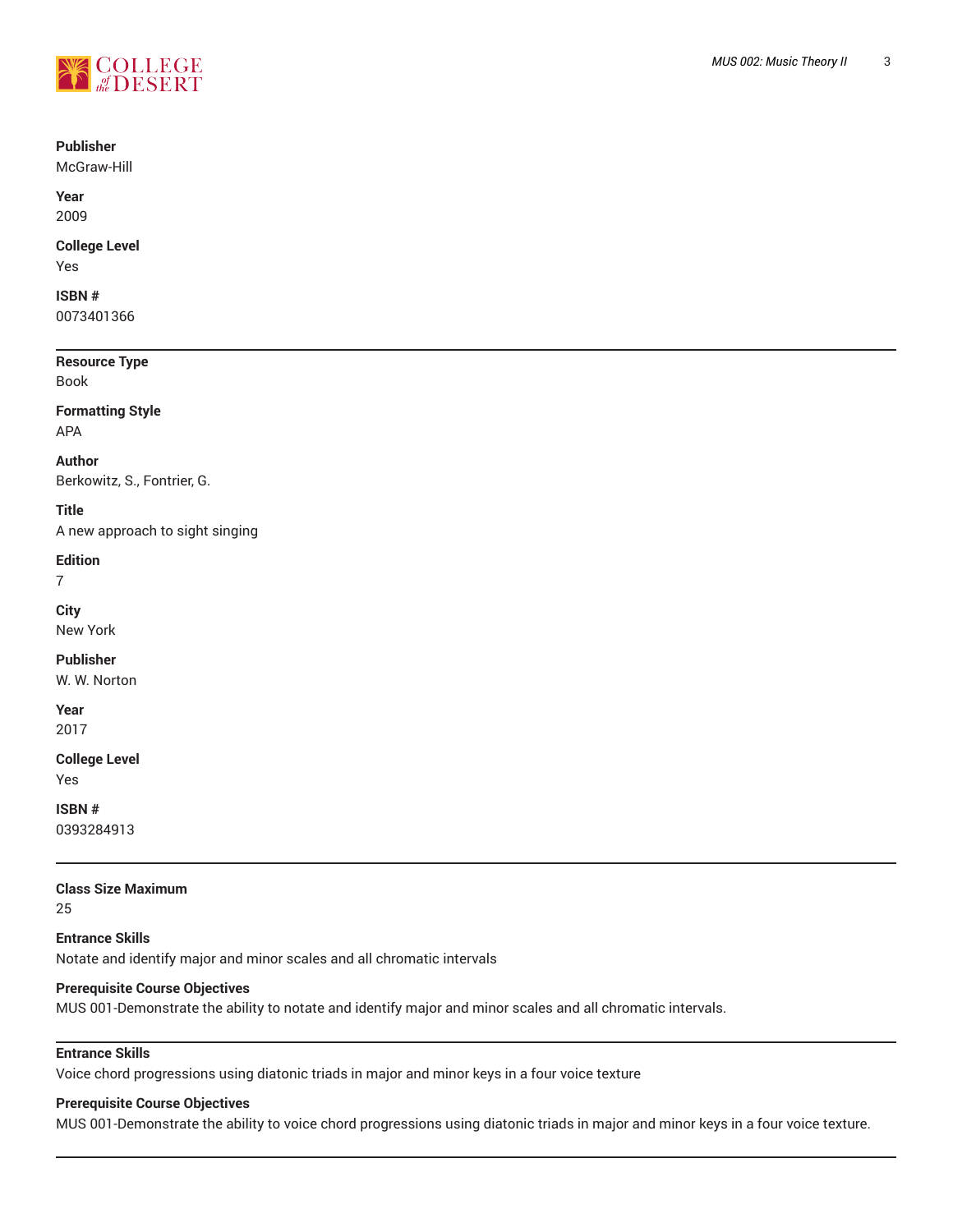

#### **Entrance Skills**

Compose and analyze music in major and minor keys using diatonic harmony and non chord tones through the use of Roman numerals and figured bass symbols.

#### **Prerequisite Course Objectives**

MUS 001-Demonstrate the ability to compose and analyze music in major and minor keys using diatonic harmony and non chord tones (PT, NT, ET, APP, AN, and CT) through the use of Roman numerals and figured bass symbols.

#### **Entrance Skills**

Compose and analyze music using small forms including period structure, the double period, and sentence.

#### **Prerequisite Course Objectives**

MUS 001-Demonstrate the ability to compose and analyze music using small forms including period structure, the double period, and sentence.

#### **Entrance Skills**

Read and notate quarter, half, whole, dotted quarter, and sixteenth note rhythms in simple and compound meter

#### **Prerequisite Course Objectives**

MUS 001-Respond correctly to dictation including chromatic intervals (m2, M2, m3, M3, P4, P5, and P8), major key melodies (stepwise and outlining I and V), chord quality (M, m, d, and A), four part writing (melody, bass, and roman numerals), and rhythms in simple and compound time.

#### **Entrance Skills**

Respond correctly to dictation including chromatic intervals (m2, M2, m3, M3, P4, P5, and P8), major key melodies (stepwise and outlining I and V), chord quality (M, m, d, and A), four part writing (melody, bass, and roman numerals), and rhythms in simple and compound time

#### **Prerequisite Course Objectives**

MUS 001-Demonstrate the ability to read and notate quarter, half, whole, dotted quarter, and sixteenth note rhythms in simple and compound meter.

#### **Entrance Skills**

Sing chord progressions (I, ii, IV, V, vi in root position and inversion) using moveable Do solfege and Curwin hand signs

#### **Prerequisite Course Objectives**

MUS 001-Demonstrate the ability to sing chord progressions (I, ii, IV, V, vi in root position and inversion) using moveable Do solfege and Curwin hand signs.

#### **Entrance Skills**

Sight-sing melodies in major and minor keys (stepwise and outlining I (i) and V chords) using moveable Do solfege and Curwin hand signs

#### **Prerequisite Course Objectives**

MUS 001-Demonstrate the ability to sight-sing melodies in major and minor keys (stepwise and outlining I (i) and V chords) using moveable Do solfege and Curwin hand signs.

### **Entrance Skills**

Demonstrate a historical understanding of the music of the common practice period (1600-1900) and its relationship to the development of tonal music composition and practice.

#### **Prerequisite Course Objectives**

MUS 001-Demonstrate a historical understanding of the music of the common practice period (1600-1900) and its relationship to the development of tonal music composition and practice.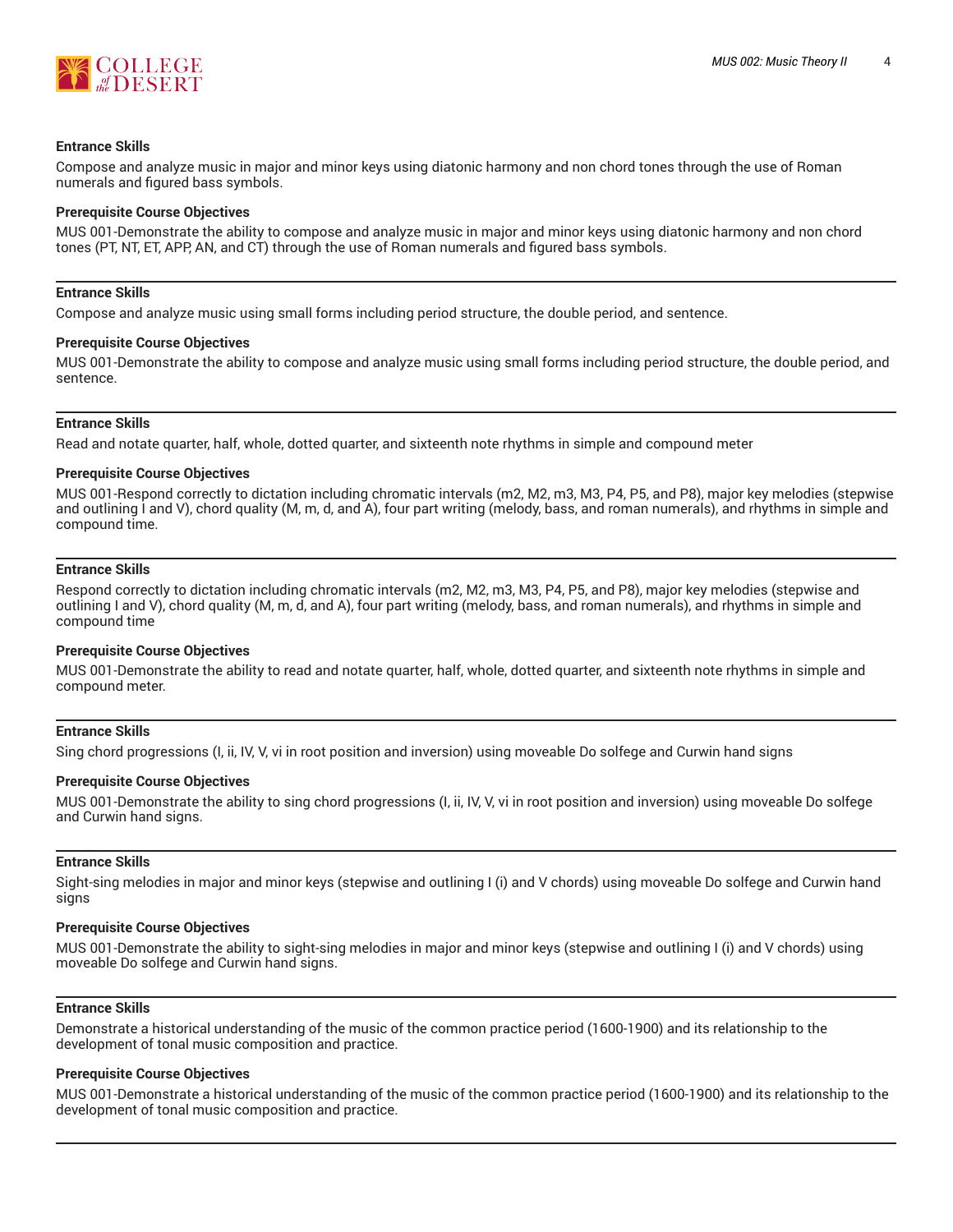

#### **Entrance Skills**

Demonstrate knowledge of music notation and theory

#### **Prerequisite Course Objectives**

MUS 021A-Demonstrate knowledge of music notation theory: treble bass clefs, names of notes, key signatures in three keys, time signatures primary triads.

MUS 021B-Demonstrate knowledge of music notation theory:a.treble bass clefs, names of notes, key time signatures, primary triads in C through 4 sharps 4 flats. b. Demonstrate playing of intermediate piano music.

#### **Course Content**

- 1. Diatonic chords, basic cadential formulas and phrase structure
- 2. Dominant seventh
- 3. Figured bass
- 4. Non-harmonic tones
- 5. Introduction to two-part counterpoint
- 6. Voice leading involving four-part chorale writing
- 7. Non-dominant 7th chords
- 8. Introduction to secondary dominant and secondary leading tone chords
- 9. Introduction to modulation

### **Lab Content**

- 1. Harmonic, Melodic, and rhythmic dictation
- 2. Aural identification of triads and all chromatic interval
- 3. Sight singing melodies in major and minor keys

#### **Course Objectives**

|              | <b>Objectives</b>                                                                                                                                                                                                                                                                                                             |  |
|--------------|-------------------------------------------------------------------------------------------------------------------------------------------------------------------------------------------------------------------------------------------------------------------------------------------------------------------------------|--|
| Objective 1  | Demonstrate the ability to voice chord progressions using all diatonic harmony in major and minor keys, secondary<br>dominants, non-chord tones, and elementary modulations in a four voice texture.                                                                                                                          |  |
| Objective 2  | Demonstrate the ability to compose and analyze music using Roman numerals, figured bass symbols, and<br>designations for non-chord tones.                                                                                                                                                                                     |  |
| Objective 3  | Demonstrate the ability to compose music using all diatonic harmony in major and minor keys, secondary dominants,<br>non-chord tones, and common chord modulations.                                                                                                                                                           |  |
| Objective 4  | Demonstrate the ability to compose and analyze music using small forms including the double period and large forms<br>including sonata-allegro and minuet and trio.                                                                                                                                                           |  |
| Objective 5  | Demonstrate the ability to sight sing and notate quarter, half, whole, dotted quarter, and sixteenth note rhythms using<br>ties and pick-up notes in common and uncommon simple and compound meters.                                                                                                                          |  |
| Objective 6  | Respond correctly to musical dictation including all chromatic intervals, major and minor melodies with simple<br>chromaticism, triads and dominant 7th chords, harmonic progressions in major and minor keys using all diatonic<br>triads and dominant seventh chords in inversion, and rhythms in simple and compound time. |  |
| Objective 7  | Demonstrate the ability to sing diatonic chord progressions in major and minor keys using moveable Do solfege and<br>Curwin hand signs.                                                                                                                                                                                       |  |
| Objective 8  | Demonstrate the ability to sight sing melodies using moveable Do solfege and Curwin hand signs in major and minor<br>keys that exhibit basic use of chromaticism.                                                                                                                                                             |  |
| Objective 9  | Demonstrate the ability to perform two part exercises by singing one voice while playing the other on the keyboard.                                                                                                                                                                                                           |  |
| Objective 10 | Demonstrate the ability to notate music using Finale notation software.                                                                                                                                                                                                                                                       |  |

#### **Student Learning Outcomes**

|           | Upon satisfactory completion of this course, students will be able to:              |
|-----------|-------------------------------------------------------------------------------------|
| Outcome 1 | Analyze elements of music from the Baroque, Classical, and Romantic periods.        |
| Outcome 2 | Create a musical composition common to the Classical and Romantic periods           |
| Outcome 3 | Perform musical pieces through the use of singing, Curwin hand signs, and clapping. |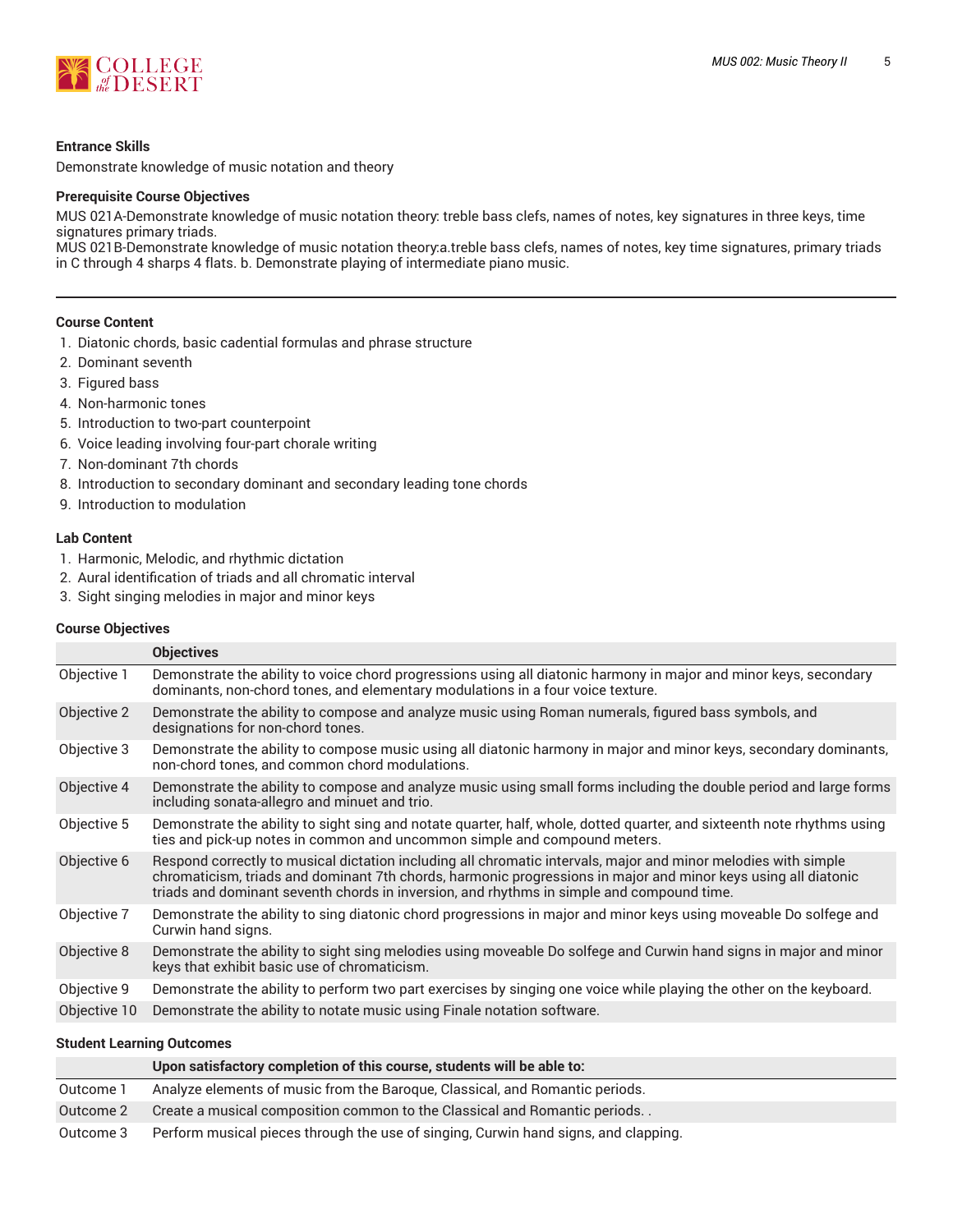

### **Methods of Instruction**

| <b>Method</b>                          | method will be used in this course.                                                                         | Please provide a description or examples of how each instructional |  |  |  |
|----------------------------------------|-------------------------------------------------------------------------------------------------------------|--------------------------------------------------------------------|--|--|--|
| Demonstration, Repetition/Practice     | Aural dictation of intervals and triads                                                                     |                                                                    |  |  |  |
| Collaborative/Team                     | Group analysis projects                                                                                     |                                                                    |  |  |  |
| Activity                               | Performance of various rhythm examples                                                                      |                                                                    |  |  |  |
| Lecture                                | dominants and common chord modulation.                                                                      | Presentation of written music theory concepts such as secondary    |  |  |  |
| <b>Discussion</b>                      | composers from the common practice period.                                                                  | Discussions relating music theory concepts to the work of various  |  |  |  |
| <b>Methods of Evaluation</b>           |                                                                                                             |                                                                    |  |  |  |
| <b>Method</b>                          | Please provide a description or examples of how<br>each evaluation method will be used in this course.      | <b>Type of Assignment</b>                                          |  |  |  |
| Other                                  | Correctly analyzing musical examples                                                                        | In and Out of Class                                                |  |  |  |
| Other                                  | Correctly notating dictation                                                                                | In and Out of Class                                                |  |  |  |
| Oral and practical examination         | Accurately singing pitches and rhythms of sight<br>singing example                                          | In and Out of Class                                                |  |  |  |
| Product/project development evaluation | Creating compositions correctly and creatively<br>utilize harmonic, formal, and melodic course<br>material. | In and Out of Class                                                |  |  |  |

#### **Assignments**

-

#### **Other In-class Assignments**

- 1. Music notation assignments
- 2. Music analysis assignments
- 3. Dictation drills
- 4. Sight singing

### **Other Out-of-class Assignments**

- 1. Music notation assignments
- 2. Music analysis assignments
- 3. Listening assignments
- 4. Sing and plays
- 5. Dictation drills
- 6. Sight singing
- 7. Composition project

### **Grade Methods**

Letter Grade Only

### **Distance Education Checklist**

**Include the percentage of online and on-campus instruction you anticipate.**

**Online %** 50 **On-campus %** 50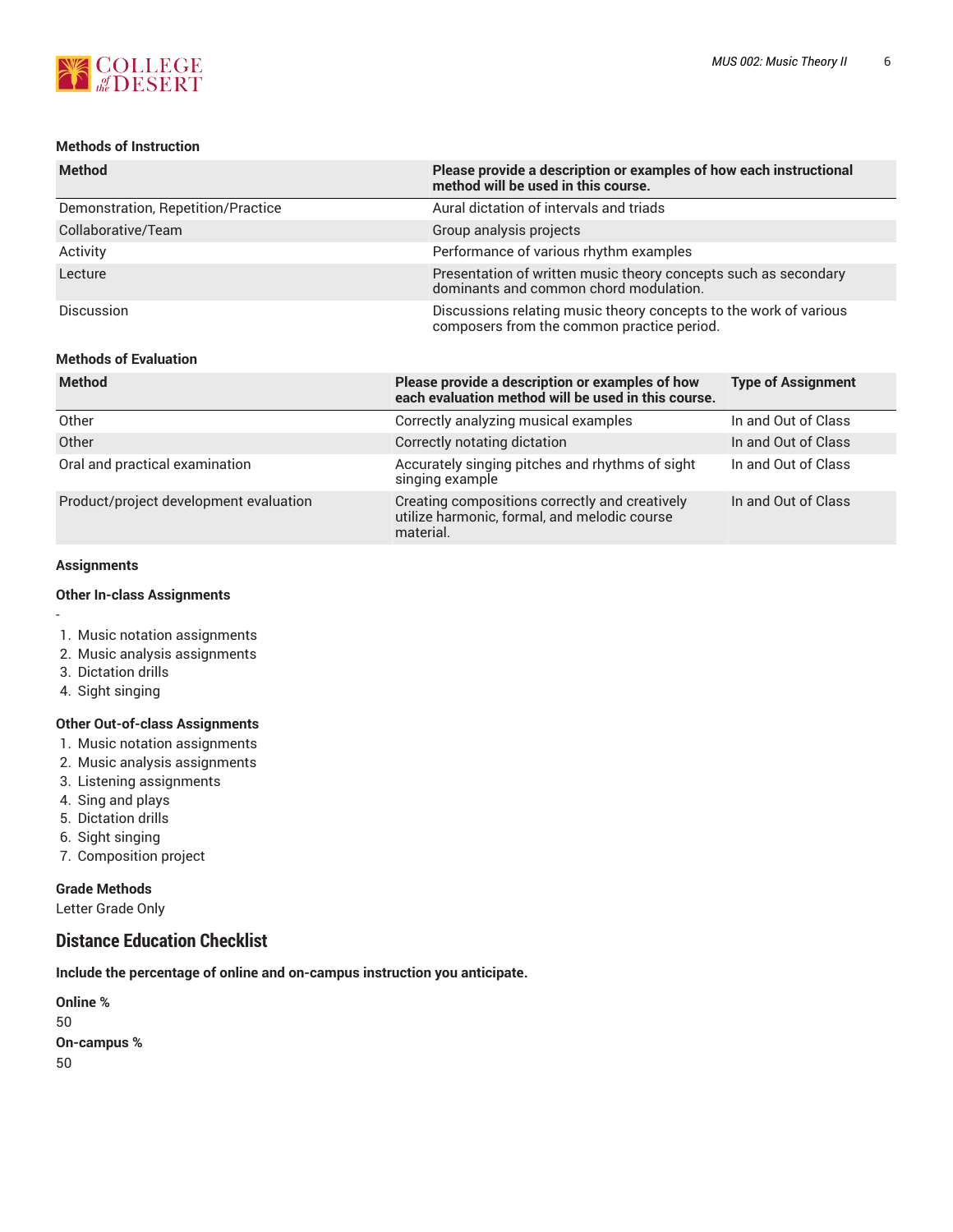

### **Instructional Materials and Resources**

#### If you use any other technologies in addition to the college LMS, what other technologies will you use and how are you ensuring **student data security?**

YouTube will be used for students to submit sight singing performance videos. The students will submit links to their "unlisted" videos. Saving their videos as "unlisted" ensures that only someone with the URL can find a video.

#### **If used, explain how specific materials and resources outside the LMS will be used to enhance student learning.**

Lecture videos will be linked to Canvas through YouTube or 3Cmedia. The lecture videos present some of the course content.

### **Effective Student/Faculty Contact**

#### Which of the following methods of regular, timely, and effective student/faculty contact will be used in this course?

#### **Within Course Management System:**

Timely feedback and return of student work as specified in the syllabus Discussion forums with substantive instructor participation Chat room/instant messaging Regular virtual office hours Private messages Online quizzes and examinations Video or audio feedback Weekly announcements

#### **External to Course Management System:**

Direct e-mail Posted audio/video (including YouTube, 3cmediasolutions, etc.)

#### **For hybrid courses:**

Scheduled Face-to-Face group or individual meetings Orientation, study, and/or review sessions

#### Briefly discuss how the selected strategies above will be used to maintain Regular Effective Contact in the course.

Students will receive weekly announcements when new course material is available. The instructor will respond to all student messages within 24 hours. Assignments will all be graded within a week of submission and will include written or video feedback. Virtual office hours will be held on a regular basis. When appropriate, the instructor will respond to student discussion forum posts.

### **Online Course Enrollment**

**Maximum enrollment for online sections of this course** 25

### **Other Information**

### **Comparable Transfer Course Information**

**University System CSU Campus** CSU Fullerton

**Course Number** MUS 112 **Course Title** Diatonic Harmony

**Catalog Year** 2015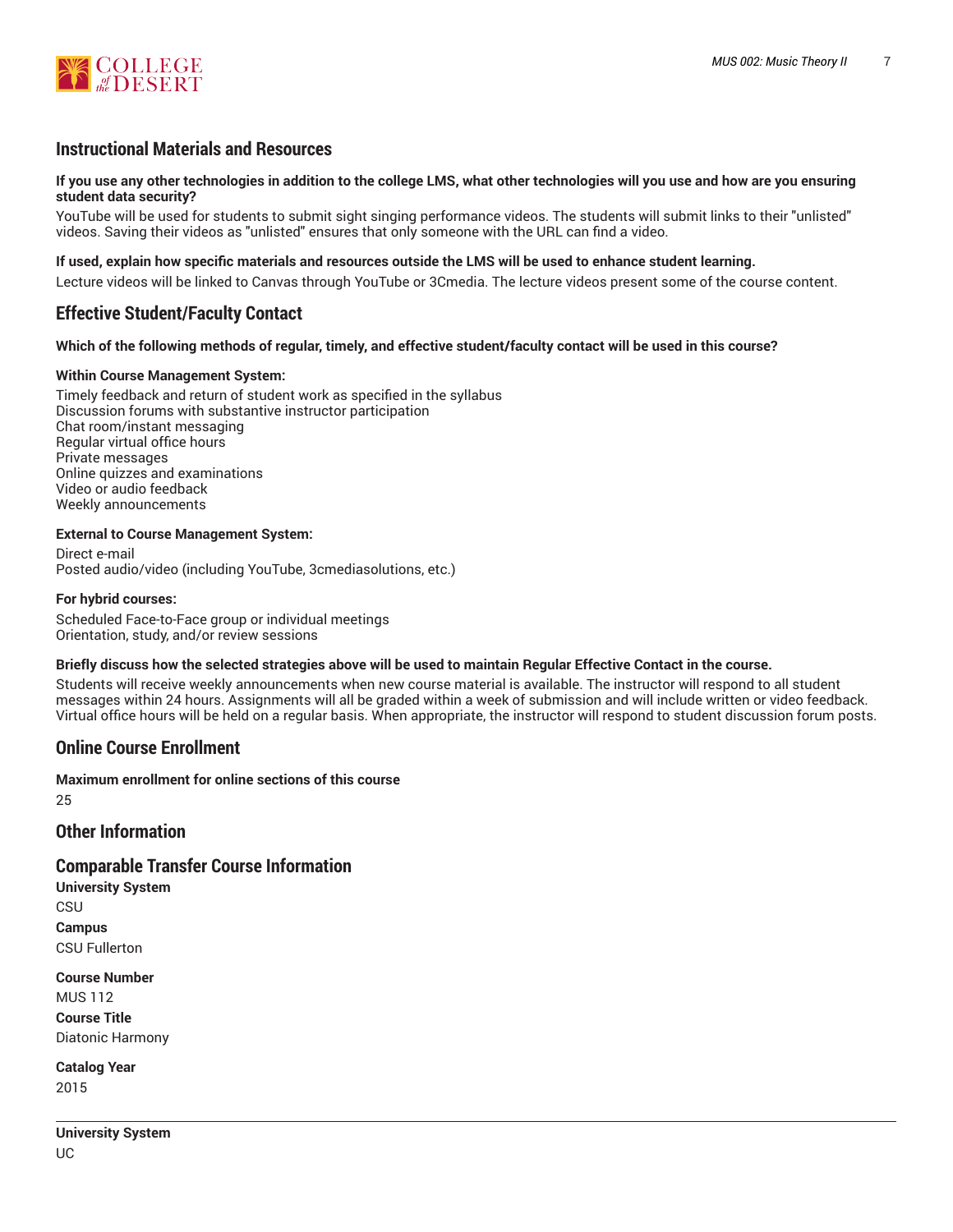

# **Campus**

UC Los Angeles

**Course Number** MUS 20B **Course Title** Music Theor y II

**Catalog Year** 2015

# **University System**

**CSU Campus** CSU San Bernardino

### **Course Number**

MUS 122 **Course Title** Music Theor y II

### **Catalog Year** 2015

**COD GE** C3 - Arts, Humanities, and Culture , ,

## **MIS Course Data**

**CIP Code** 50.0901 - Music, General.

**TOP Code** 100400 - Music

**SAM Code** E - Non-Occupational

**Basic Skills Status** Not Basic Skills

**Prior College Level** Not applicable

**Cooperative Work Experience** Not a Coop Course

**Course Classification Status** Credit Course

**Approved Special Class** Not special class

**Noncredit Catego r y** Not Applicable, Credit Course ,

Funding Agency Category Not Applicable